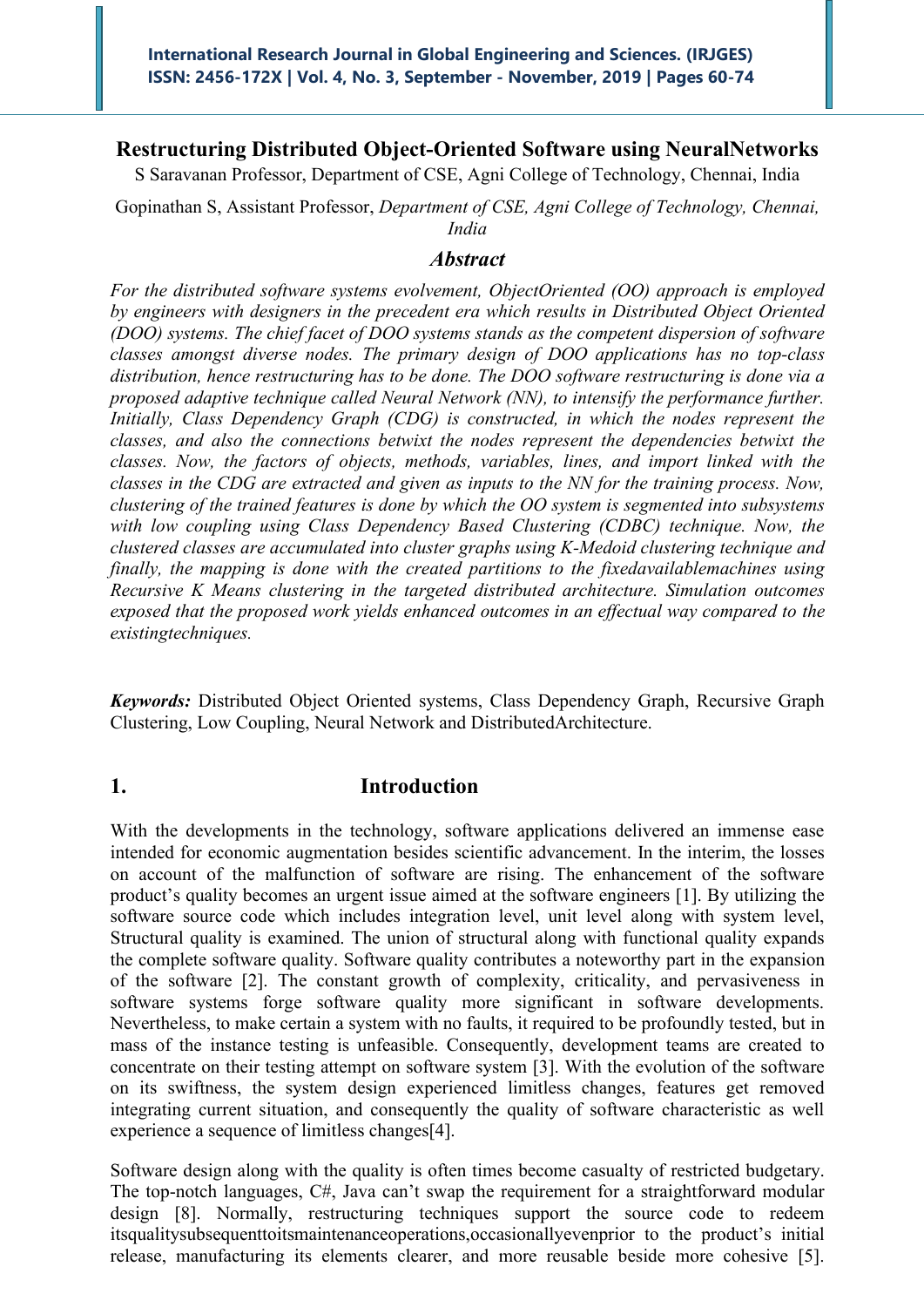Refactoring mentions to the restructuring of software. A change developed in software to enhance its interior quality without varying its peripheral behavior is called refactoring. Enhancing the non-functional features of the code, say, modularity, understandability with flexibleness is referred as its key objective [6]. Refactoring together with maintenance are 2 dissimilar processes; the segment of refactoring chiefly relate to the tenability of the already present software. Refactoring stands diverse in that the maintenance together with advancement that straightforwardly modifies the actions of the software, correspondingly, to spot and clear a bug or affix or else ameliorates functionality [7]. Therefore, Software refactoring enhances the software's interior quality devoid of affecting its peripheral behavior. Consequently, it stands as an effectual and comparatively safe mode to ameliorate the software quality[9].

The software system advancement stands as a time expending continuous process. Software system typically undergoes a succession of little and large changes over an extent [10]. To find the enhanced solutions aimed at software engineering processes andsoftware products, considerable software development paradigms was presented. Amongst these examples, for numerous years OO software development is obtaining fame [11]. In OO, a program is systematized as established interacting objects; every one encompasses its individual private state instead of the established functions which share a global state. Ideas of dynamic binding, encapsulation, inheritance, along with polymorphism form the OO paradigm's base. The objects were distributed and then executed either in parallel or in sequential as the additional facet of OO application[12].

A revolutionary software paradigm termed Object-oriented programming (OOP) stands as the existent meta-model developed by classes together with objects utilizing theories of abstraction, inheritance, polymorphism et cetera Those theories assist the establishment of reusable and also maintainable programming modules [13]. Aimed at the progression of distributed system of software, OO approach is engaged by engineers with designers in the precedent era for resolving complex issues in numerous scientific areas. A major phase in modeling DOO methodology is to settle on thelocations ofobject. This phase lessens the communication requirement in unreachable locations [14]. This DOO application is generated utilizing numerous sorts of software platforms which convey portability, communication, with interoperability. The technologies explicit to these platforms work as an imperative segment of the system implementation subsequent to system design, impacting the architecture and also functionality [15]. The primary draft of the DOO application doesn't certainly possess the top notch distribution. In these issues, the solution is attained via 2 configurations: either the hardware is reconfigured to peer with the software components (hardware reconfiguration), otherwise the software is reconfigured to peer with the accessible hardware (software restructuring) [14].

The draft arrangement of the paper is systematized as:

Section 2 surveys the associated works regarding the proposed method, Section 3 briefly discusses the proposed technique; Section 4 estimates the investigational result Section 5 deduces this paper.

## **2.Literature Survey**

Gu *et.al* [16] suggested cohesion based on complex networks (CBCN) metric, developed principally grounded upon calculating class average clustering (CAC) coefficient through graphs demonstrating connectivity motif of the several class members. Additionally, the CBCN metric was evaluated with theoretical justification bestowing with 4 possessions (cohesive modules, non- negativity along with normalization, monotonicity, maximum and null values) of class cohesion metric (CCM). The CBCN metric grounded upon data comparison with prevailing seventeen typical CCM of class cohesion system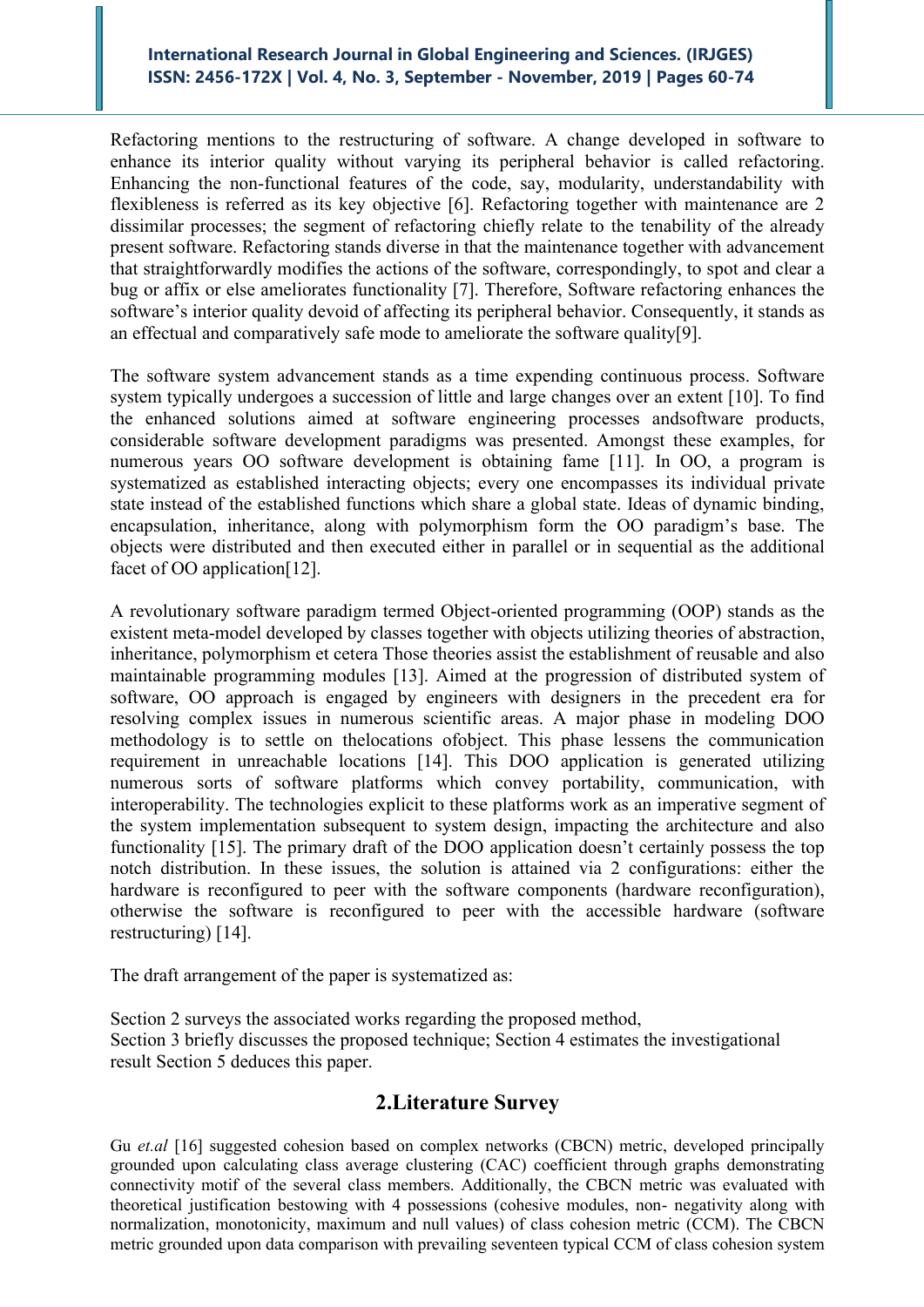seemed supreme to all others. Application of CBCN metric to 3 open source software (OSS) to compute CAC coefficients, the outcome depicted that class required modification, understanding, and maintenance in an OSS system was less challenging compared with others. Three OSS systems had power-law dispersions for the CAC coefficient, which made probable of further comprehension of the CBCN.

Ajienka*et.al* [17] intended to associate the efficacy of gauging semantic coupling (SC) of OO software classes utilizing 1) modest identifier centered methods 2) the corpora of the complete classes in a software system. Subsequently, they investigated the interaction betwixt SC and change coupling (CC). On the relations betwixt logical and semantic dependencies, in 79 OO and OSS projects, there was not any linear relation betwixt the logical and semantic dependencies in relation to strength. Yet, they recognized a bilateral relation betwixt semantic to logical dependencies. Therefore, over seventy percentages of classes which were semantically associated will regularly co-evolve as well as classes which were changed associated would regularly share some degree of SC. The outcomes exposed that: (a) Identifier- centered techniques contained more computational competence except can't constantly use interchanging with corpora-based techniques of calculating SC classes (b) there was not any relationship betwixt SC and CC. Furthermore, they discovered that (c) there stands direct relations betwixt them, as above seventy percent of the semantic dependencies were as well connected via CC whereas not reversely possible. More comparison result was needed.

Kumar *et.al* [18] recommended a generic concept of OO framework multiple attribute quality method which scientifically regarded as quality features besides its sub-features based on diverse views and also the practice of Web applications. The key perception of this recommended framework was to inspect and enlarge the formerly established quality features in Web- centered applications. This method was selected for the impulsive and diverse nature of the Web applications. For manipulating this framework, International Organization for Standardization (ISO) and the International Electro technical Commission (IEC) 9126 framework was utilized as a locus. In this generic type method, the conventional software along with Web-based application's quality was accessed utilizing the similar framework. The hierarchical nature of aspects disturbing diverse perspectives was certainly added, modified or deleted as per requisite and Web application. Augmenting the depth and perspectives of hierarchy (by combining parameters of quality to features, sub-features, metrics, and sub-metrics) further improved the quality factor accuracy of this recommended framework. The model therefore resultant was malleable sufficient to compact with the entire software applications along with fundamentaltechnologies.

Chhabra and Parashar [19] presented unpredictable measures intended for classes specifically, Class Change-Impact Set and Change-Coupling (CC) Index. For these measures initially, the set of change committed was extracted to mine the CC amongst the classes, in addition, unpredictable measures of classes were calculated. The suggested changeability prediction frameworksupported the developer in numerous way, say, forecast of the degree of CC of a class; the architecture was validated via contrasting both CC and designed amongst classes together with correct planning of maintenance tasks via comprehending the apparent effect of class changes by change impact set. The measures proposed were empirically confirmed and specific research inquiries were replied to confirm the practicality of the change-stream. The acquired outcomes were consistent and indicated that suggested change-data stream centered changeability forecast was utmost helpful aimed at the software systems maintenance. Further specific research queries were responded to confirm the dependability of changeability measures. As of these, change data streams registered as change-history of classes were engaged to discover change-coupling in addition helped to envisage the forthcoming changeability configuration was perceived.

Nucci*et.al* [20] scrutinized the software elements changed through centered developers should as well with no inclination to error considering segments reformed by fewer absorb developers. That paper made an additional advance, by investigating the work undertaken by the developer's dispersion of bug prediction. specifically, they characterized 2 events i) by considering the quantity of code segments as structural scattering (the developer reforms segments depending on their structural spreading) ii) by regarding the obligations that was performed as semantic scattering. The characterized events were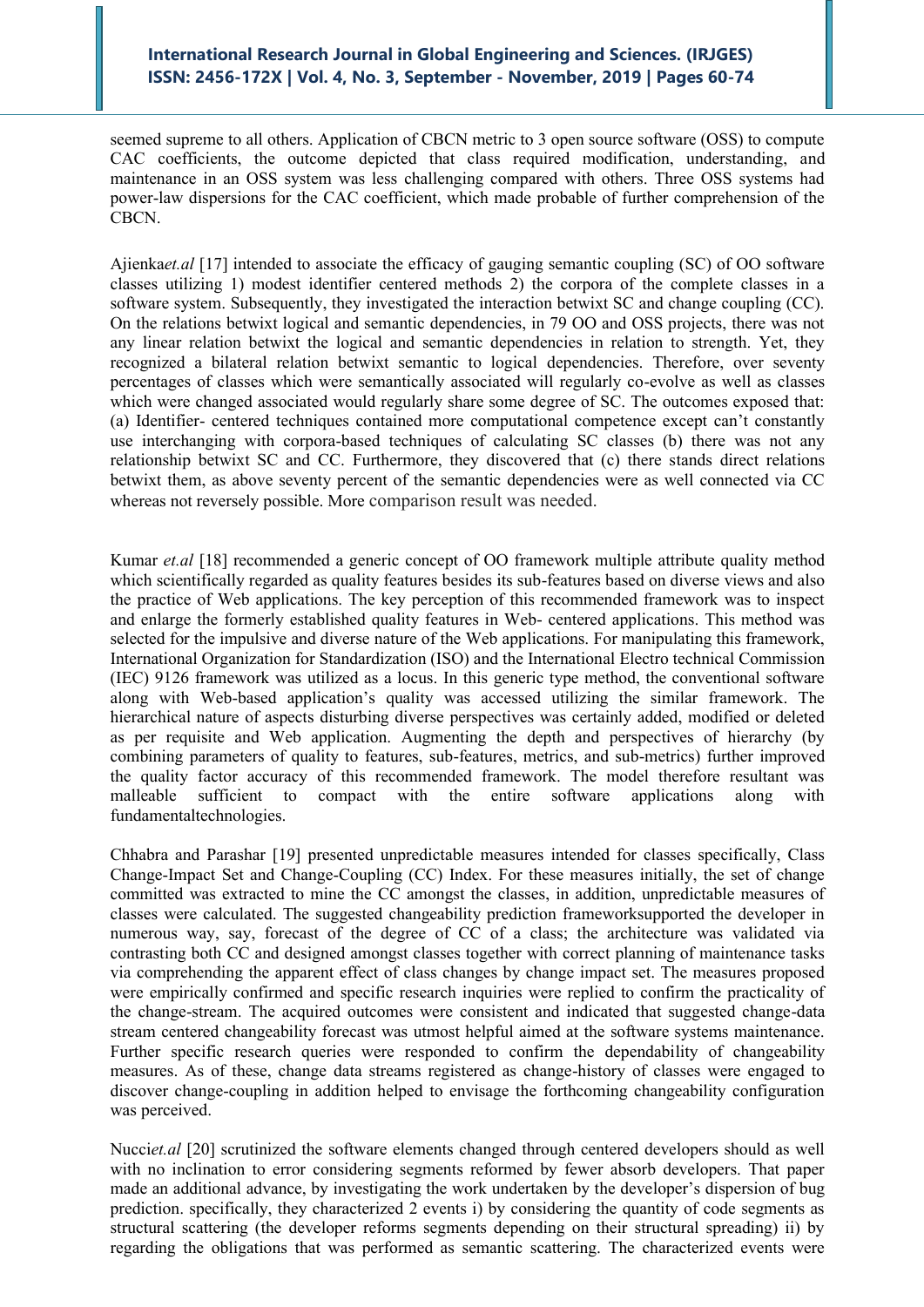evaluated as bug forecasters in an experiential scrutiny done on twenty-six open source frameworks. The achieved outcomes established the depth of their model and also its advanced complementarities concerning the modest methods. They as well generate and also experiment a hybridized prediction model over the 11 forecasters conquered by the 5 competitive methods. The accomplished results established that (a) the hybridized model accomplished an enhanced accuracy as for each single isolated five models;

(b) the forecasters recommended playing a notable segment in the finest performing hybridized prediction models.

Aslam and Ijaz [21] recommended a methodology called task allocation. It encompasses 2 phases: Phase 1 finds the dependencies and aspects which impacted the decision of task allocation; Phase 2 suggests a measureable technique which consigns tasks for the respective best team members. Task requisites were uttered as capabilities, catering intended for diversified aspects for instance technical, personal in addition to environment. One vital decision was allotting tasks to the associates of the team. That decision was undertaken qualitatively and not in a deterministic means, therefore involved hazards stayed aimed at successive future projects. This method considered the capability necessities aimed at every role requisite to apply in the project. Aimed at every single role, there were choices of the finest team membergrounded on the precedent working experience length, precedent appraisal intended for completing similar tasks and also relative prominence of capability necessities. Their method reside obvious to the targeted goals in contrast with the best match. Other targets are presenting quality along with price expediently; addressing numerous goals. Such targets likewise permitted quality assessment of task-member assignment amid furthermore subsequent to the project conclusion, which results in diminishing related risks.

# **2. Restructuring DOO Software Using NeuralNetwork**

OO techniques form applications extensively simple to construct by contributing an advanced platform for application development. Grounded in the DOO approaches there are numerous projects to elucidate intricate problems in diverse scientific areas. The utmost central aspect of DOO systems stands as the well-organized distribution of software classes amongst diverse nodes to resolve the mismatch issue which may happen once the structure of software doesn't suit the prevailing hardware organization. The DOO software restructuring is done by via a proposed adaptive technique called NN, to intensify the performance further. This technique declines the aggregate of clusters which is initiated by the NN training and thus declining the aggregate of resources allocated. Initially, CDG is constructed, in which the nodes signify classes and also the connections betwixt the nodes represent the dependencies betwixt the classes. Now, the factors of objects, methods, variables, lines, and import linked with the classes in the CDG are extracted and given as inputs to the NN for the training process. Now, clustering is done by which the OO system is segmented into subsystems with low coupling using Class Dependency Based Clustering (CDBC) technique. Now, the clustered classes are accumulated into cluster graphs using K-Medoid clustering technique and finally, the mapping is done with the created partitions to the fixed available machines using Recursive K Means clustering in the targeted distributed architecture. The proposed methodology's framework is clarified inFig.1.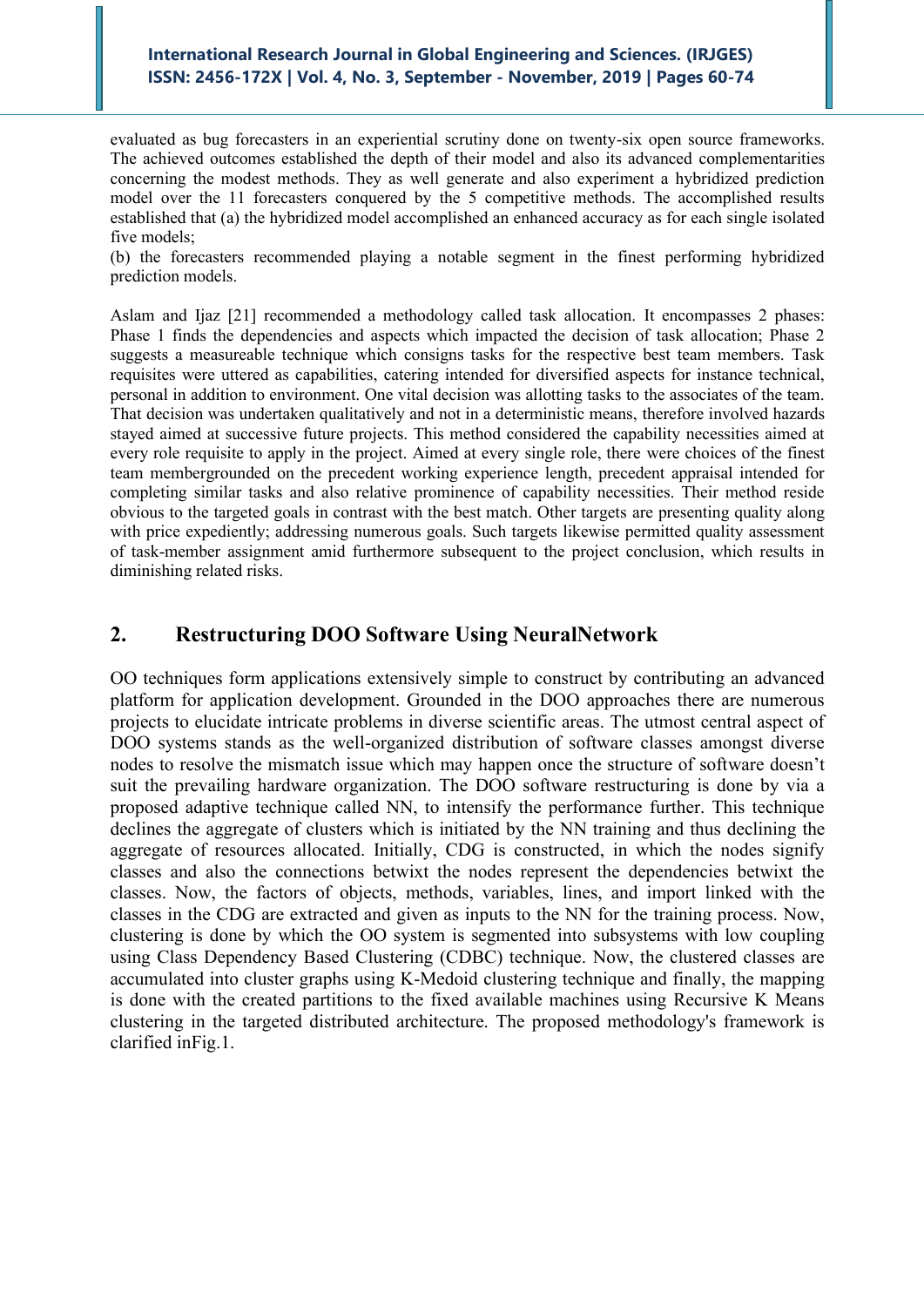

**Fig1.**The Proposed Methodology

## **Class DependencyGraph**

Initially, every single class is allotted to a distinct node of the distributed system to precisely assess the communication events amongst classes in a DOO system. The intended values are utilized to construct the Class Dependency Graph (CDG) of the OO system. The CDG is validated in Figure2.



**Fig2.** Class Dependency Graph

In CDG, the vertex is denoted class and also an edge betwixt class A and B denotes a communication event which occurs betwixt these two classes on data transfer or classes' dependency. The weight of the edgeWAB denotes the cost of the communication events betwixt class A and class B. when no relationship dependency or data communication betwixt two classes exist, no edge will join them in the CDG.

## **FeatureExtraction**

After the construction of CDG, features of objects, variables, methods, import and lines accompanied by the classes in the CDG are extracted.

#### • **Object**

Object stands as a central unit of OOP and signifies the tangible entities. A distinctive Java program builds many objects, which interrelate by appealing methods. An object entails behavior, state, and identity.

#### • **Variables**

In OOP with classes, Regardless of the existence of numerous class instances, in a class, a class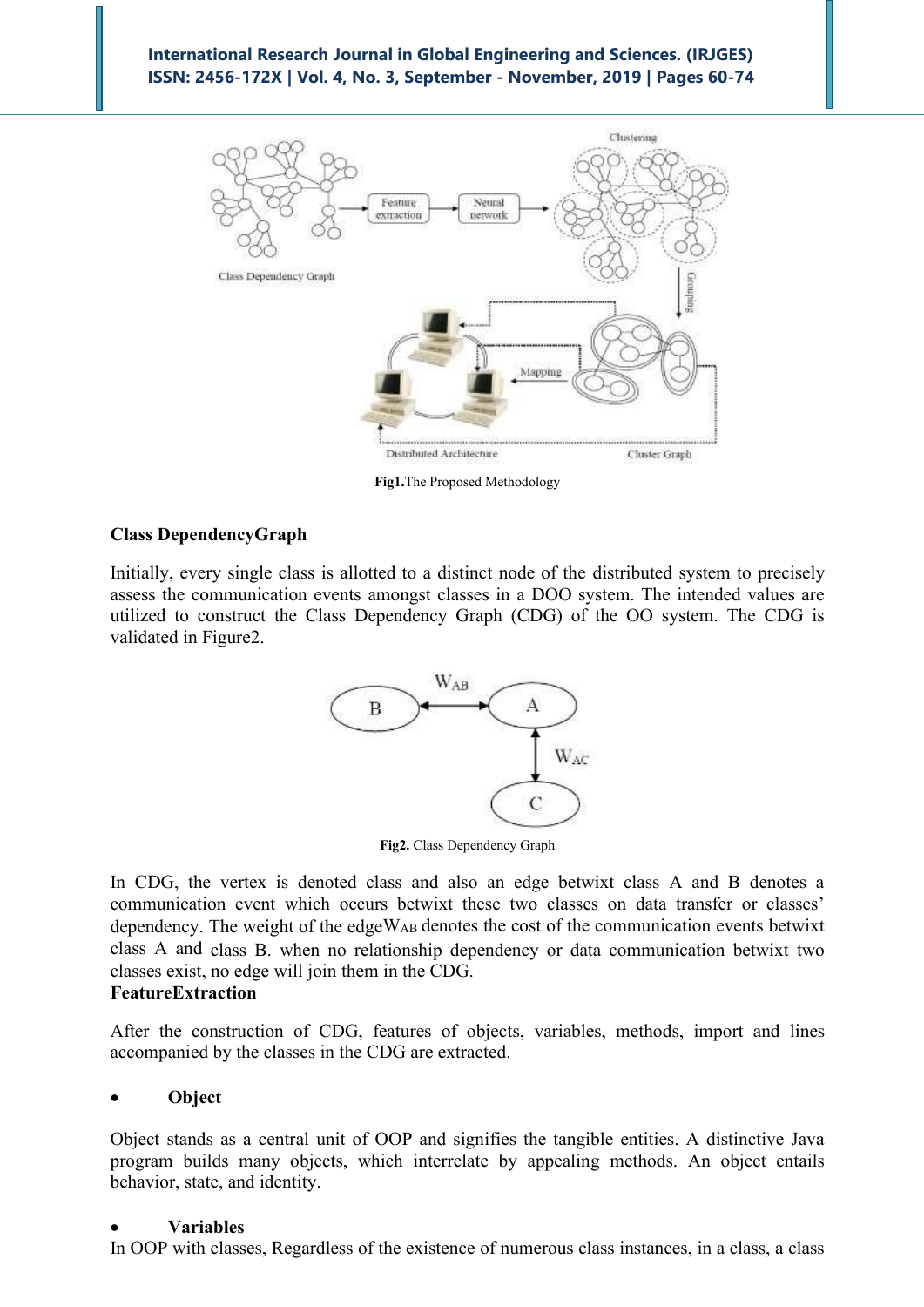variable is defined with a single copy and is never an instance variable. It stands as a distinct form ofclass attribute (or field, or else class property, datamember).

## • **Method**

A procedure which is accompanied by an object and a message is labeled as a method in OOP. It is a programming module that comprises sequences of statements which execute a task. Methods also convey the interface which other classes utilize to modify and access an object's dataproperties.

## • **Import**

Import files are utilized to pass user-defined and also built-in packages into the java source file in order that the individual class can pertain to a class of another package by directly using itsname.

## • **Lines**

Lines indicate the total lines written in a program which includes both the used and unused lines.

## **NeuralNetwork**

In the previous step, the extracted features are delivered as inputs to the NN for the training process. In NN, the weights are consecutively adjusted dependent on input sets and the equivalent set of anticipated output targets. The synaptic weight adaptation consistently changing its value until it attains the anticipated behavior. Every single iteration produces two sweeps, specifically, forward stimulation to attain a solution, in addition, a backward dissemination of the errors calculated to transform the weights. The forward with backward sweeps are executed frequently until the NN solution approves with the preferred value within a previously stated tolerance. The NN structure is exposed in Figure 3.Back propagation algorithm is employed in the NN training, which is designated in the subsequent steps.

**Step 1:** Build random weights in [0, 1] interval and consign it to the output and also hidden layer neurons. Sustain a unison value weight for all input layer neurons.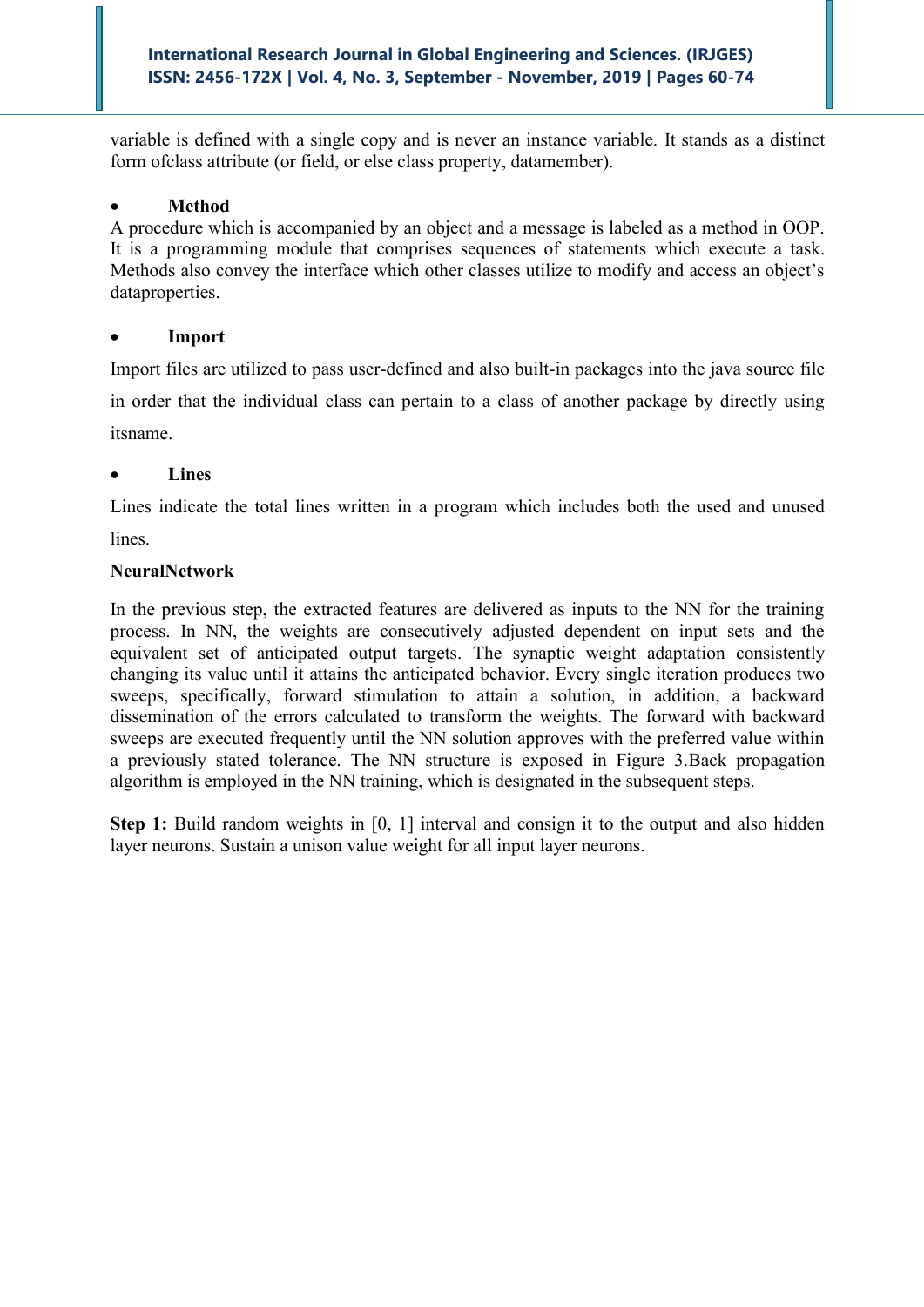

**Fig3.** Structure of NN

**Step 2:** the classifier assigns itself training dataset *G* as input, the evaluation of BP error is  $BP_{err} = Z_{tar} - Z_{out}$  (1)

as*Z* =  $[Z_{out}^{(1)}$   $Z_{out}^{(2)}$ 2 2 2 2 2  $\sqrt{\overline{r}}$ *x*<sup>*w*</sup> In Eq. (1),  $Z_{tar}$  is the target output in addition  $Z_{out}$  is the network to output that is determined  $\{Z^{(2)} \, \Box \, Z^{(N)}\} \, Z^{(1)}$ ,  $Z^{(2)}, \Box, Z^{(1)}$ are the network outputs. The network outputs is exhibited as *N<sup>H</sup>* where, (*l* )  $\sum_{2}^{(l)}$   $Z = \frac{1}{2l} \sum_{i=1}^{l} w_i Z_i$  $\frac{2}{r}$  =1 1 ( *r* ) (2)  $Z_1(r) =$ 1 1 +exp(−  $W_{11r}$  $\frac{1}{\sqrt{2}}$ *Z i n* )  $-$ (3) *Z*

Eq. (2) and Eq. (3) signifies the activation function done in the output layer as well as hidden layer correspondingly.

**Step 3:** The entire neurons weights are accustomed which,  $\Delta w$  is the change in weight that is evaluated as  $w = w + \Lambda w$ to, in

$$
\pi \Delta w \mathbf{10}, \, \mathbf{m}
$$

$$
\Delta w = \gamma X_2 . BP_{\text{err}}
$$

(4)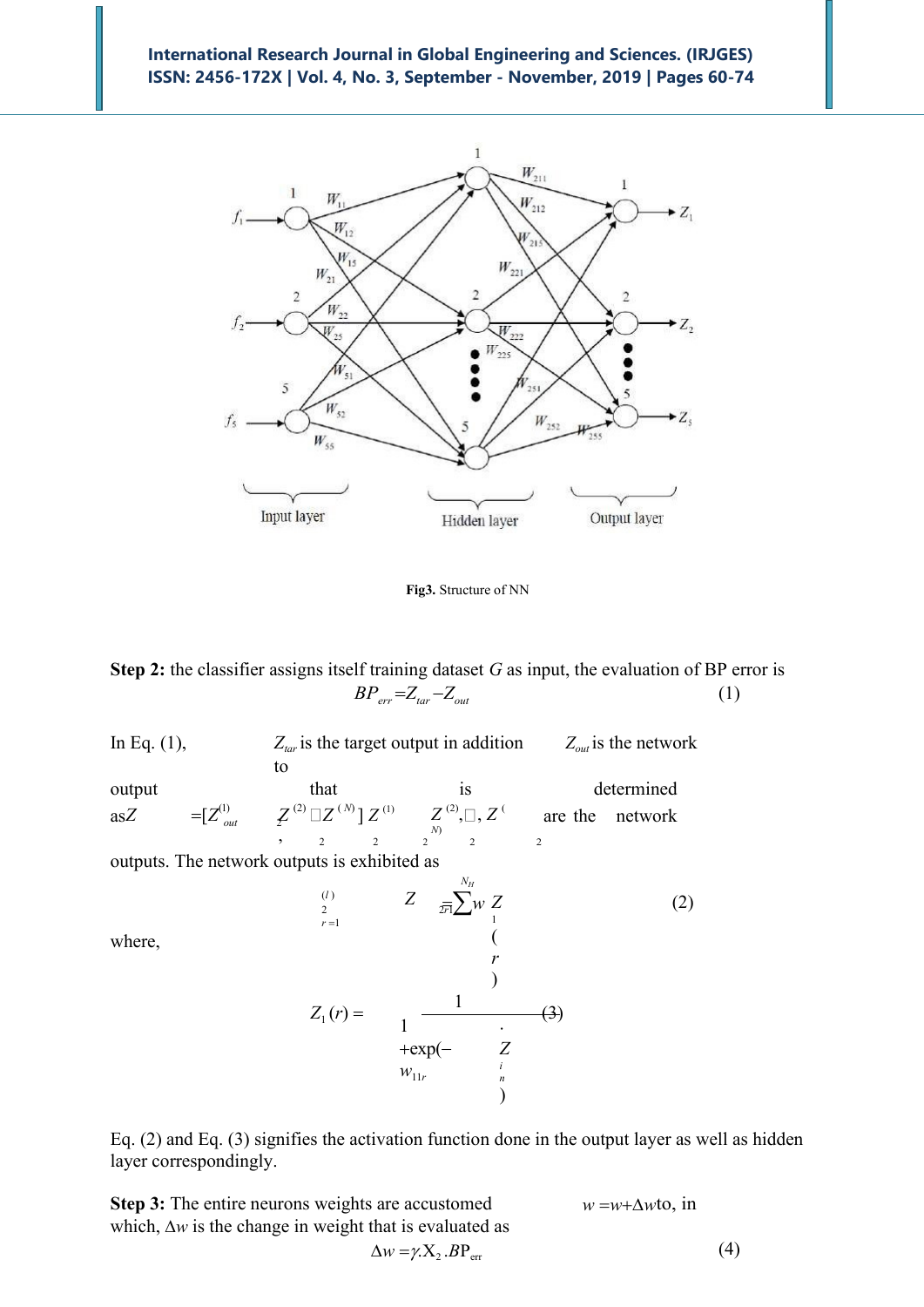In Eq. (4), *y* stands as the learning rate, commonly it extends as of 0.2 to 0.5.

**Step 4:** the process is repeatedly done from step 2, till BP error gets curtailed to a minimum value. Basically, the criterion is to be in *BPerr 0.1*.

The trained features that were utilized for clustering declines the aggregate of clusters which is initiated by the NN training and thus declining the aggregate of resources allocated.

#### **Clustering SystemClasses**

Presently, clustering of the trained features is finished utilizing Class Dependency Based Clustering to segment the OO system into sub- systems with low-coupling. The Pseudo code for Class Dependency Based Clustering is outlined in Figure 4.

| Requirement: PackageContainer=0, PackageName=0,<br>ProgramClassList=0, NumOfObjects=0, NumOfImports=0 |  |
|-------------------------------------------------------------------------------------------------------|--|
| For each PackageContainer do                                                                          |  |
| For each File do                                                                                      |  |
| If fileNameExtension= Java then                                                                       |  |
| Add File to ProgramClassList                                                                          |  |
| End if                                                                                                |  |
| End for                                                                                               |  |
| End for                                                                                               |  |
| For each ProgramClassList do                                                                          |  |
| Read Program File                                                                                     |  |
| Search each class name in Header && SearchObject for ClassHeader                                      |  |
| If Class contains ClassHeader and its Object then                                                     |  |
| Group class under the Dependency package                                                              |  |
| Else                                                                                                  |  |
| Search in another ProgramClassList                                                                    |  |
| End if                                                                                                |  |
| End for                                                                                               |  |
| For each Package in PackageContainer do                                                               |  |
| If NumOfClassInPackage <numofobjects td="" then<=""><td></td></numofobjects>                          |  |
| Add to Clusters                                                                                       |  |
| End if                                                                                                |  |
| End for                                                                                               |  |

**Fig4.** Pseudo code for Class Dependency Based Clustering

From the Java programming convention, a package is a namespace which composes a group of related as well as comparative classes and also interfaces. Theoretically, packages are like distinctive folders on thecomputer.Apackageenablesadevelopertogroupclasses(aswellas interfaces) together. These classes will all be connected somehow that they may all need to play out a particular set of tasks. As the objective is to aggregate reliance classes, clustering utilizing CDBC, portrayed in Figure 4, can without much of a stretch meet the reason. The proposed CDBC algorithm groups software into multiple clusters utilizing related and comparative OO classes. The functionality of CDBC can be sorted as OO class identification and Cluster formation.

**OO class identification**: At the start of the clustering procedure, the proposed algorithm carries out textual analysis in the software project to distinguish the entire OO classes. In this exact circumstance, the software project is constructed utilizing Java, so the textual analysis is done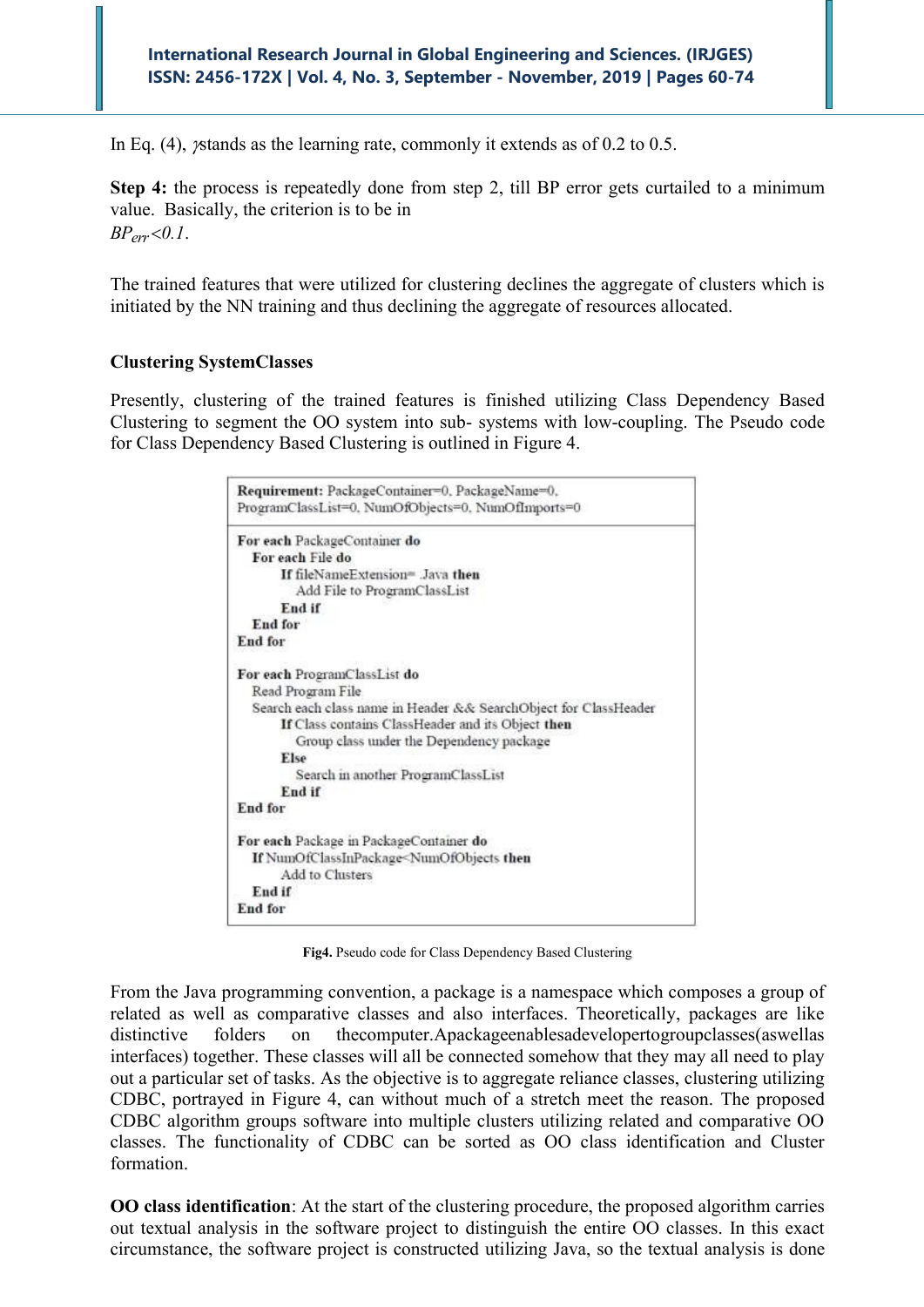considering the file expansion:java.

**Cluster formation**: Subsequent to recognizing the OO classes, the CDBC discovers the group centered upon the Dependency Class by checking the condition if Header Class has formed the Object in the source code, and at that point clustering the classes rely on the dependency classes the source codes. Else if Header class doesn't have the object, move to next class. The cluster formation executes until eachclass accessible in the package was allotted to the cluster.

## **Grouping of Clusters**

In this approach, the clusters (sub-systems) produced at the primary stage as the fundamental candidates intended for distribution is utilized. The method depends on consolidating clusters into groups in a means which maintains the communication expenses amongst them limited. Accordingly, a cluster graph is made, in which the nodes signify clusters and also the edges will catch the conceivable communication links which might exist amongst clusters. At that point, the K-Medoid algorithm is employed to do cluster gathering such that the amount of the ensuing groups is equivalent to the number of available nodes. The outcome will be the groups of clusters which have negligible communication expenses amongst them. Ultimately, those groups are allocated to the diverse available nodes in the distributed environment.

## *K-Medoid Algorithm*

Grouping or else Clustering stands as a strategy for partitioning a group of objects into clusters with the end goal that the objects in the same cluster are majorly like one another than objects in various clusters as indicated by some characterized criteria. For the grouping of clusters, k-Medoid clustering strategy is utilized. The medoid stands as a statistic which signifies that data member from a data set whose average dissimilarity to the various individuals from the group is negligible. Along these lines, a medoid dissimilar to mean is dependably a member from the dataset. It represents the most centrally located data item in the dataset. The Pseudo code for K-Medoid clustering algorithm appears in Figure 5.



**Fig5.** Pseudo code for K-Medoid Algorithm

#### **Mapping Classes toNodes**

In this stage, the restructuring procedure is expert by mapping the assortment of DOO application clusters to the distinctive network nodes to attain better performance. To accomplish this objective, the mapping procedure is performed by mulling over the target of limiting the effectof class reliance and also data communication. It is accepted that the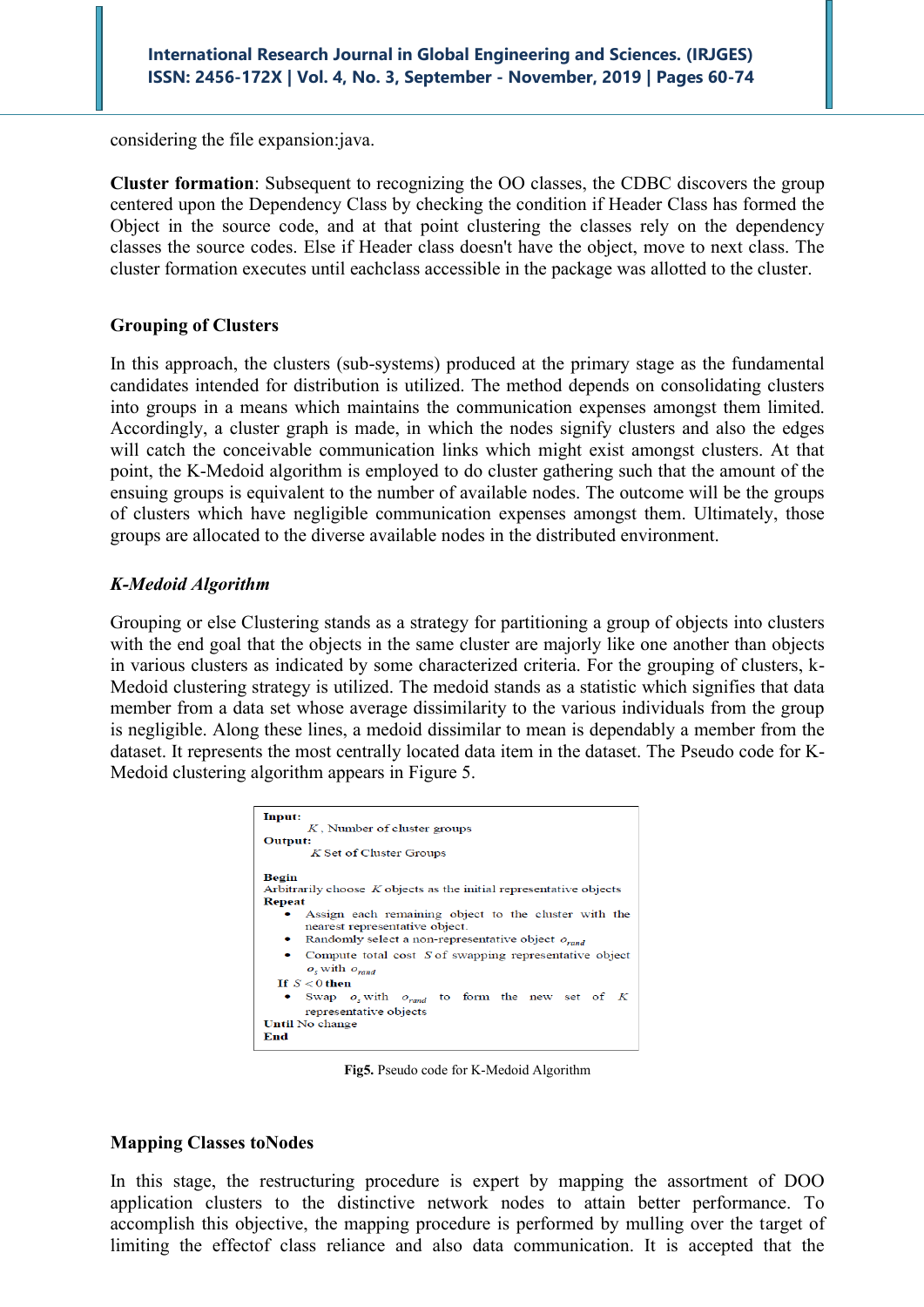objective distributed system encompasses an assortment of homogeneous processors that are completely associated by means of a communication network. In the proposed strategy, the mapping is finished with the guide of the Recursive k-means clustering system.

## *Recursive K-Means ClusteringAlgorithm*

A novel, iterative initialization strategy aimed at the k-means algorithm which depends on a succession of recursive partitions of the cluster is proposed. The goal is to approximate the kmeans solution for the complete dataset by recursively implementing a weighted form of the kmeans over a developing, yet little, the number of cluster's representatives. The pseudo code for the recursive k-means clustering algorithm appears in Figure 6.

```
\textbf{Input: Number of Clusters}\, \textit{K}\,,\, \text{Integers}\, \{\textit{q}_\text{min}\,,\textit{q}_\text{max}\,\},threshold \etaOutput: Initial set of centroid
Begin
  For q = q_{min} : q_{max} do
    • Construct the partition P_a• Define the weight set W_q\bullet Update the centroid set approximation
         C_q = {c_q^q}_{j=1}^K : C_q = Weighted\_Lloyd(W_q, K, C_{q-1})• Compute the centroid set displacement measure
         d(C_{q-1}, C_q) = \max_{j=1,2,...,K} ||c_j^q - c_j^{q-1}||^2If d(C_{q-1}, C_q) \leq \eta then
     Return C_aEnd if
  End for
Return C_aEnd
```
**Fig6.** Pseudo code of Recursive K-Means Clustering

In the initial step of the iterative system, the dataset is split into various disjoint subsets, called blocks that are restricted in equally sized hypercubes. Every block is then described by a representative furthermore its comparing weight. At last, a weighted version of Lloyd's algorithm is implemented over the group of representatives. Starting with one iteration after that onto the subsequent, a more refined partition is built by isolating each hypercube into 2d equally sized hypercubes. Such partition enables subsets of the past iteration to reallocate in a different cluster, in an attempt to decrease the overall error. This process is recurring to the point that a precise number of iterations are accomplished or when the approximation, in two back to back iterations, changes marginally. This algorithm is predominantly in view of a weighted variant of Lloyd's algorithm, termed weighted Lloyd's algorithm, which is connected over the group of representatives of a specified segment, mulling over the weight related to each block. At that point, the resultant clusters are mapped to the availablenodes.

# **3. Result andDiscussion**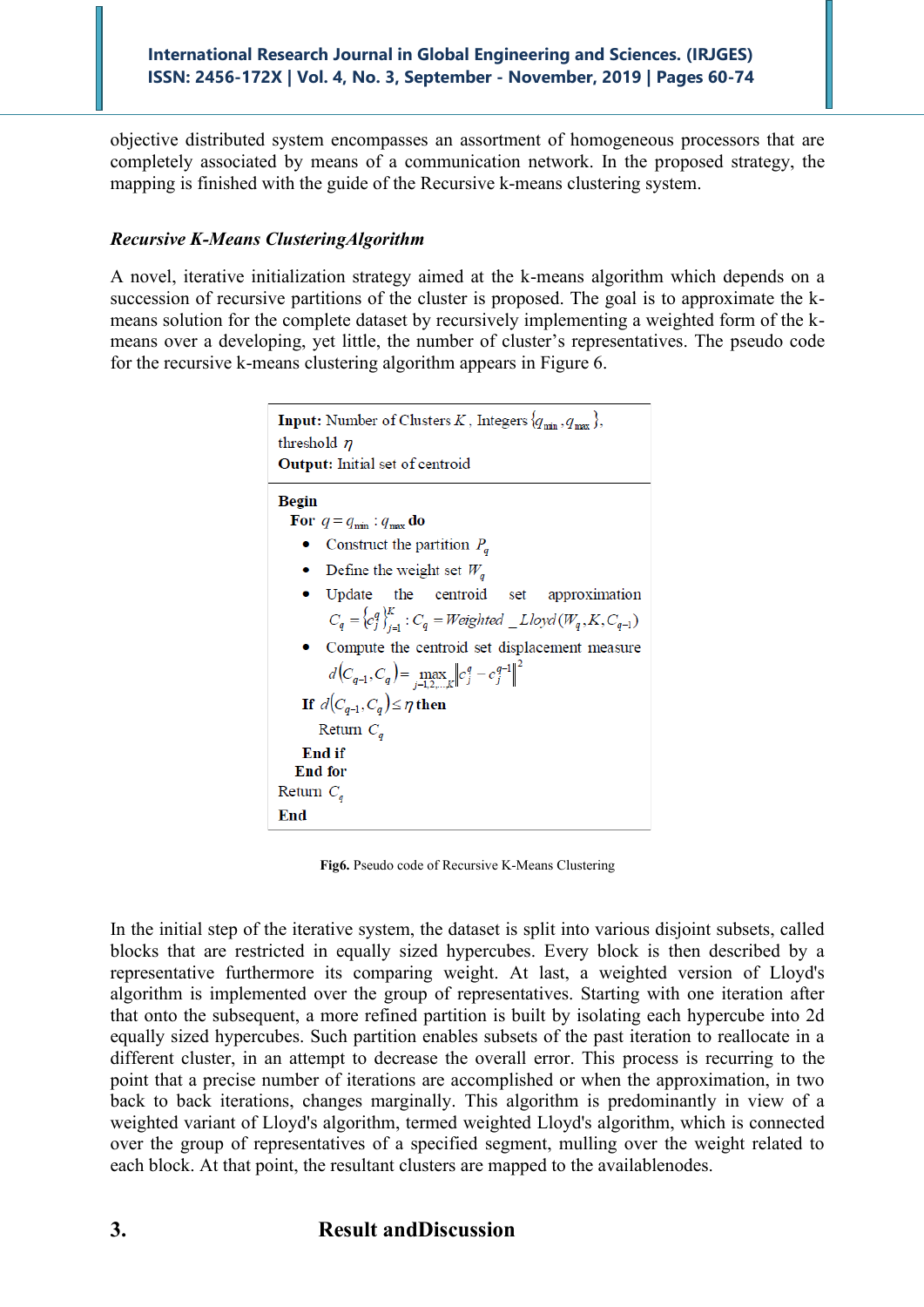This section evaluates the existing DOO Restructuring performance without Neural Network (DOOR) along with the proposed DOO Restructuring with Neural Network (DOOR\_NN) with performance metrics of the communication expense and aggregate of clusters. In MATLAB software, the proposed restructuring simulator is established. The simulator encompasses a friendly user interface which lets the user indicate the nodes in addition to the edges in the systems and after that it will produce theCDG.

|                             | Number of<br><b>Clusters</b> |                                                 | <b>Communication Cost</b> |                                        |                                                       |                                                  |                                                                                                                                       |                                                                 |
|-----------------------------|------------------------------|-------------------------------------------------|---------------------------|----------------------------------------|-------------------------------------------------------|--------------------------------------------------|---------------------------------------------------------------------------------------------------------------------------------------|-----------------------------------------------------------------|
|                             |                              |                                                 | <b>Clustering</b>         |                                        | <b>Grouping</b>                                       |                                                  | <b>Mapping</b>                                                                                                                        |                                                                 |
| Number of<br><b>Classes</b> | <b>DO</b><br><b>OR</b>       | Propo<br>sedDO<br>OR_<br>$\mathbf{N}\mathbf{N}$ | RG<br>$\mathbf C$         | Prop<br>ose d<br>CDB<br>$\overline{C}$ | $\overline{\mathbf{K}}$ -<br>Par<br>titi<br>oni<br>ng | Pro<br>po<br>sed<br><b>K-</b><br>Me<br>doi<br>ds | D<br>$\mathbf 0$<br>$\mathbf u$<br>bl<br>$\mathbf{e}$<br>$\bf K$<br>$\mathbf C$<br>lu<br>$\mathbf{s}$<br>te<br>ri<br>$\mathbf n$<br>g | Pro<br>pos<br>ed<br>Rec<br>urs<br>ive<br><b>K-</b><br>Me<br>ans |
| 51                          | $\overline{6}$               | $\overline{4}$                                  | 204<br>5                  | 1916                                   | 189<br>9                                              | 171<br>$\overline{4}$                            | $\mathbf{1}$<br>$\sqrt{6}$<br>$\,8\,$<br>$\boldsymbol{0}$                                                                             | 154<br>$\boldsymbol{0}$                                         |
| 62                          | 7                            | $\overline{6}$                                  | 263<br>$\overline{2}$     | 2243                                   | 216<br>$\boldsymbol{0}$                               | 209<br>5                                         | $\overline{2}$<br>$\,1$<br>$\frac{2}{4}$                                                                                              | 202<br>$\overline{4}$                                           |
| 79                          | $\overline{9}$               | $\overline{7}$                                  | 260<br>$\mathbf{0}$       | 2415                                   | 218<br>5                                              | 206<br>$\theta$                                  | $\boldsymbol{0}$<br>$\frac{9}{7}$                                                                                                     | 198<br>8                                                        |
| 107                         | 11                           | 9                                               | 319<br>6                  | 2818                                   | 300<br>9                                              | 269<br>8                                         | $\overline{2}$<br>$\overline{4}$<br>$\begin{array}{c} 8 \\ 3 \end{array}$                                                             | 218<br>$\overline{\mathbf{4}}$                                  |
| 153                         | 15                           | 13                                              | 409<br>$\boldsymbol{0}$   | 3825                                   | 378<br>$\overline{4}$                                 | 351<br>5                                         | $\overline{\mathbf{3}}$<br>$\,1$<br>$\frac{4}{3}$                                                                                     | 300<br>5                                                        |

# **Table 1. Simulation Results for the Proposed DOOR with Neural Network and the Existing technique without NN**

Table 1 delineates the simulation results of the proposed Distributed Object-Oriented Restructuring with Neural Network (DOOR\_NN) and the existing method without Neural Network (DOOR). The proposed DOOR NN is contrasted with the existing strategy DOOR centered upon the number of clusters, clustering, grouping, and mapping. For clustering, the existing strategy utilizes Recursive Graph Clustering, although the proposed procedure utilizes Class Dependency Based Clustering (CDBC). For gathering, the proposed stratagem utilizes K-Medoid approach, while the existing procedure utilizes K-Partitioning approach. For mapping, the proposed stratagem utilized Recursive K- Means clustering, while the existing method utilized Double K Clustering approach. For any quantity of classes along with clusters, the proposed procedure with Neural Network demonstrates the superior performance to the existing system without Neural Network.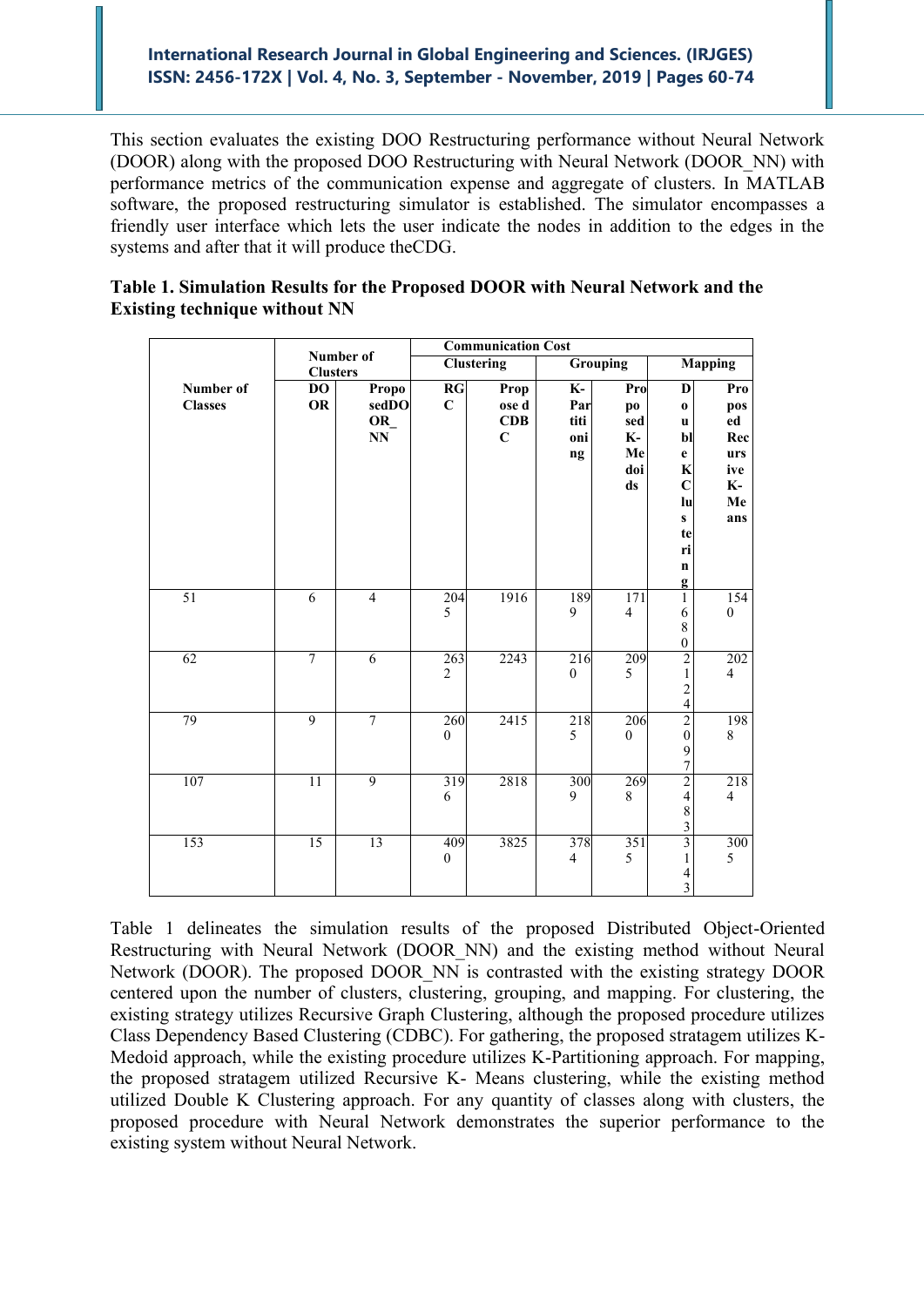

**Fig7.** Performance analysis of the proposed technique based on the number of clusters

Figure 7 analyses the proposed DOOR NN performance and that of the existing procedure DOOR centered upon the number of clusters formed amid the clustering process. It demonstrates the results of the simulation with four nodes. It delineates the aggregate number of clusters formed for the precise quantity of classes. Here, it can be unmistakably observed that the proposed DOOR\_NN produceslessnumber of clusters than the existing strategy, which clarifies the greater performance of the proposed stratagem.

#### **Clustering**

Figure 8 analyses the performance of clustering for the proposed procedure Class Dependency Based Clustering (CDBC) and the existing method Recursive Graph Clustering (RGC) regarding communicationcost.



**Fig8.** Performance analysis of Clustering in terms of Communication Cost for the existing RGC and the proposed CDBC

In Figure 8, X-axis signifies the number of clusters produced and Y- axis signifies the communication cost in units of time which deliberate betwixt classes situated in various nodes. Here, for 4 clusters, the communication expense is roughly same for the RGC procedure and the proposed CDBC method. Be that as it may, as the amount of clusters expands, the communication expense additionally increments and an adequate distinction in cost is seen for the existing and the proposed strategies. Out of them, the proposed CDBCmethod demonstrates the most minimal cost as far as any number ofclusters.

**Grouping**Figure 9 analyses the grouping performance for the proposed K-Medoid Clustering method and the existing system K- Partitioning Clustering strategy regarding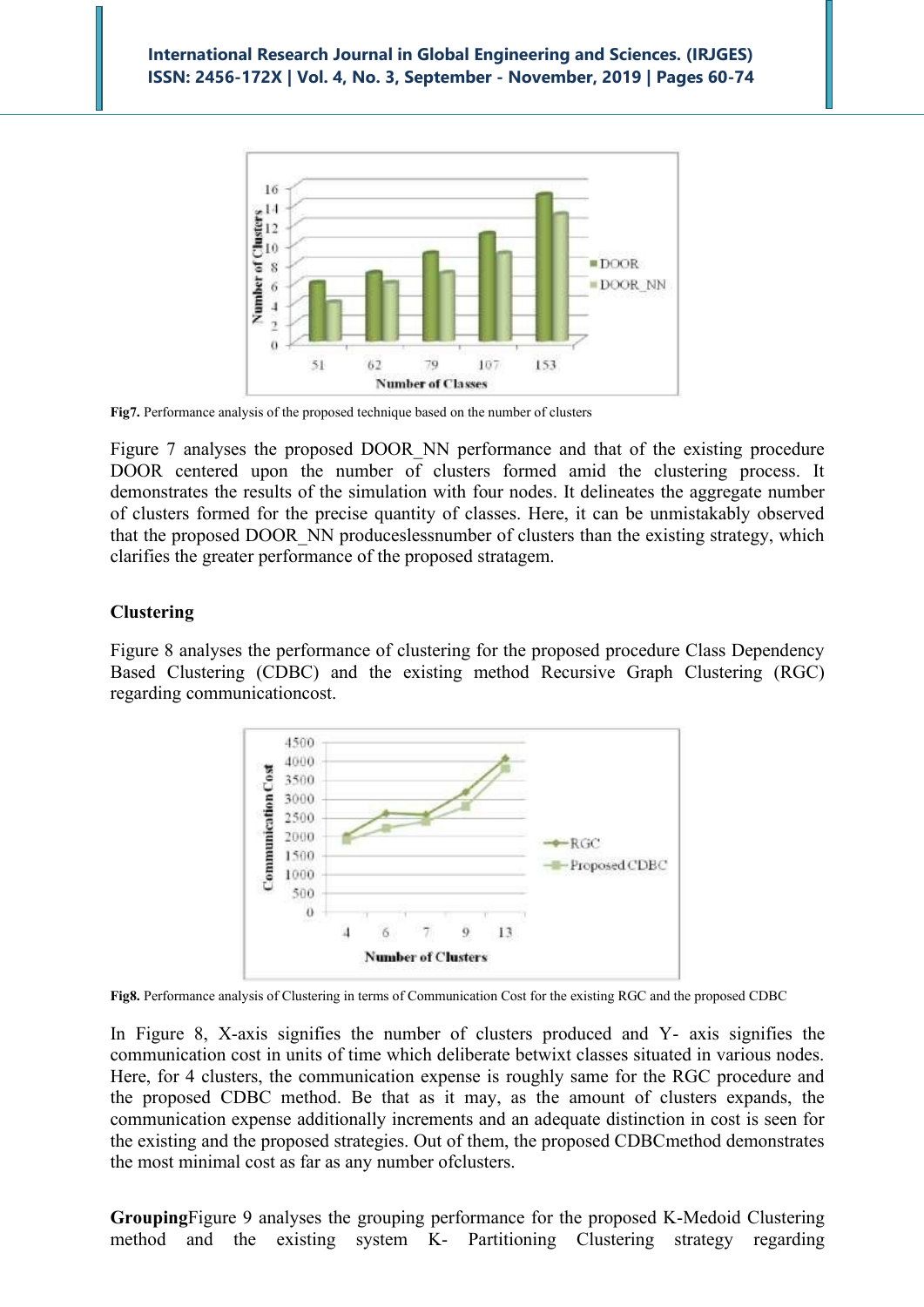communicationcost.



**Fig9.**Performance analysis of Grouping in terms of Communication Cost for the existing K- Partitioning and the proposed K-Medoids

For Grouping, the proposed K-Medoids clustering method is a cluster grouping approach. For 6 and 7 quantity of clusters, the communication expense is relatively same for both the existing K-Partitioning and the proposed K-Medoids method. Viewing at the communication cost of both the procedures, the proposed K-Medoids system has the most reduced communication cost intended for any number of clusters.

## **Mapping**

Figure 10 examines the performance of mapping for the proposed Recursive K-Means Clustering system and the existing Double K- Clustering technique regarding the communication expense.



**Fig10.** Performance analysis of Mapping in terms of Communication Cost for the existing Double K Clustering and the proposed Recursive K-Means

For Mapping, the proposed Recursive K-Means Clustering strategy is utilized. Here, the difference in the communication cost intended for the proposed and the existing system is remarkable for 4, 6 and 7 quantity of clusters. A substantial contrast among the entire number of clusters is seen for 9 quantities of clusters.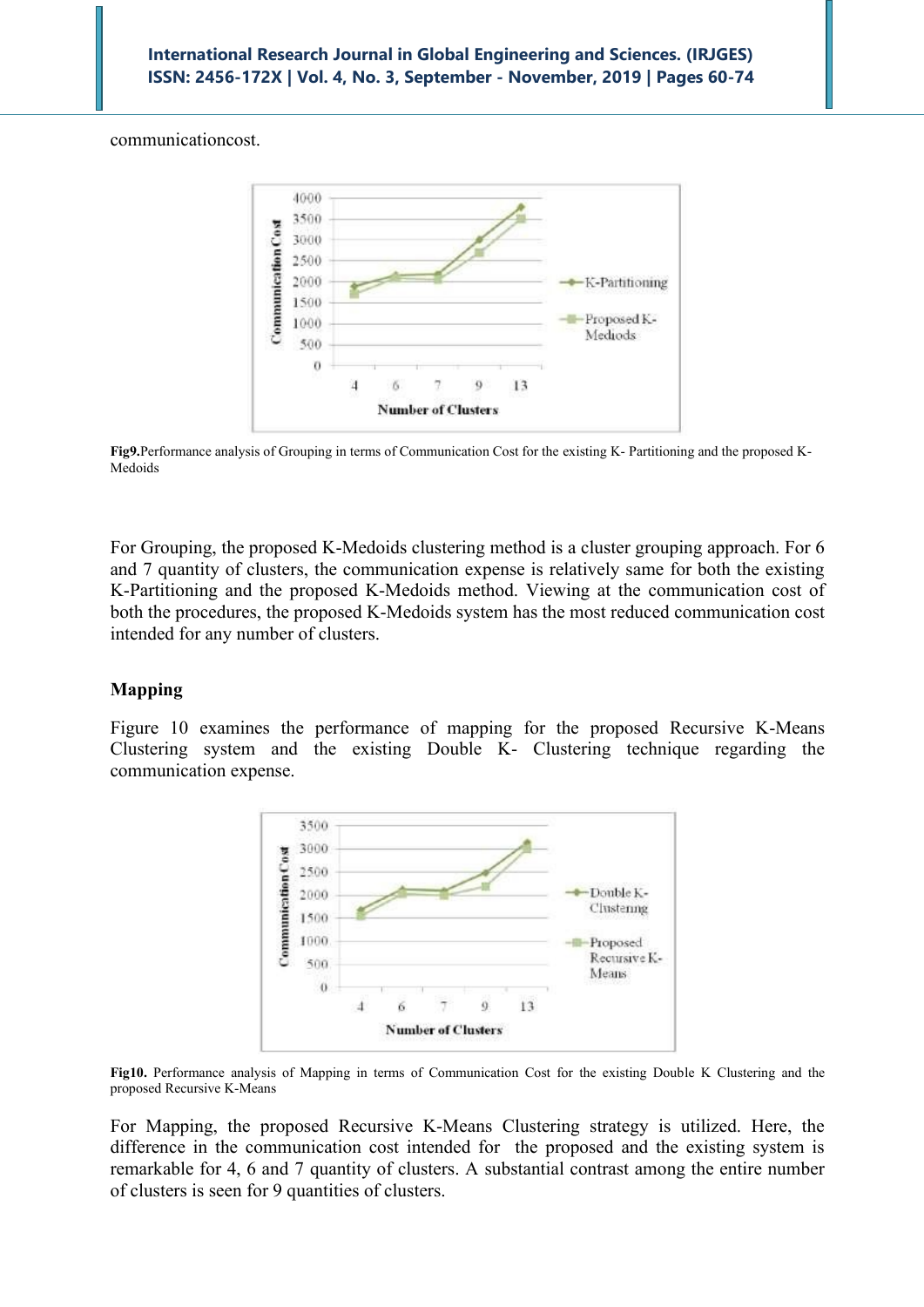#### **4. Conclusion**

OO techniques form applications extensively simple to construct by contributing an advanced platform for application development. The DOO software restructuring is done by via a proposed adaptive technique called NN, to intensify the performance further. This technique declines the aggregate of clusters which is initiated by the NN training and thus declining the aggregate of resources allocated. The existing DOO Restructuring without Neural Network (DOOR) performance and that of the proposed DOO Restructuring with Neural Network (DOOR\_NN) are evaluated with performance metrics, for instance, the number of clusters and communication cost. Training the features with NN greatly lessens the quantity of clusters generated during clustering and thus the communication cost. Simulation outcomes illustrated that the proposed work yields enhanced outcomes in a proficient manner compared to the existingtechniques.

## **References**

- [1] Wang J, Ai J, Yang Y, Su W Identifying key classes of object- oriented software based on software complex network. In System Reliability and Safety (ICSRS), 2ndInternational Conference on, IEEE, (2017) pp.444-449.
- [2] Tarwani S, Chug A Prioritization of code restructuring for severely affected classes under release time constraints. In Information Processing (IICIP), 1st India International Conference on, IEEE,(2016) pp.1-6.
- [3] Boucher A, Badri M Predicting Fault-Prone Classes in Object- Oriented Software: An Adaptation of an Unsupervised Hybrid SOM Algorithm. In Software Quality, Reliability and Security (QRS),IEEE International Conference on, IEEE, (2017) pp. 306- 317.
- [4] Rajdev U, Kaur A Automatic detection of bad smells from excel sheets and refactor for performance improvement. In Inventive Computation Technologies (ICICT), International Conference on, Vol. 2, IEEE, (2016) pp.1-8.
- [5] Kaya M, Fawcett JW A new cohesion metric and restructuring technique for object oriented paradigm. In Computer Software and Applications Conference Workshops (COMPSACW), IEEE 36th Annual, IEEE,(2012) pp.296-301.
- [6] Mourad B, Badri L, Hachemane O, Ouellet A Exploring the Impact of Clone Refactoring on Test Code Size in Object-Oriented Software. In Machine Learning and Applications (ICMLA), 16th IEEE International Conference on, IEEE, (2017) pp.586-592.
- [7] Amirat A, Bouchouk A, Yeslem MO, GasmallahN RefactorSoftware architecture using graph transformation approach. In Innovative Computing Technology (INTECH), Second International Conference on, IEEE, (2012) pp.117-122.
- [8] Bhatti MU, Ducasse S, Huchard M Reconsidering classes in procedural object-oriented code. In Reverse Engineering, WCRE'08, 15thWorking Conference on, IEEE, (2008) pp.257-266.
- [9] Liu H, Li G, Ma ZY, Shao WZ Conflict-aware schedule of software refactoring. IET software,  $(2008)$  2(5):446-460.
- [10] Nongpong K Feature envy factor: A metric for automatic feature envy detection. In Knowledge and Smart Technology (KST), 7th International Conference on, IEEE, (2015) pp. 7- 12.
- [11] Tomyim J, PohthongA Requirements change management based on object-oriented software engineering with unified modeling language. In Software Engineering and Service Science (ICSESS), 7th IEEE International Conference on, IEEE, (2016) pp. 7-10.
- [12] Hamad, SH, Ammar, RA, Khalifa, ME, Fergany, T Randomized Algorithms for Mapping Clustered Object-Oriented Software onto Distributed Architectures. In Signal Processing and Information Technology, ISSPIT, IEEE International Symposium on,IEEE,(2018) pp.426-431.
- [13] Sugandhi R, Srivastava P, Srivastav P, Sanyasi A, Awasthi LM, Parmar V, Makadia K, Patel I, Shah S Implementation of object oriented software engineering on LabVIEW graphical design framework for data acquisition in large volume plasma device. In Cloud Computing, Data Science & Engineering-Confluence, 7th International Conference on,IEEE,